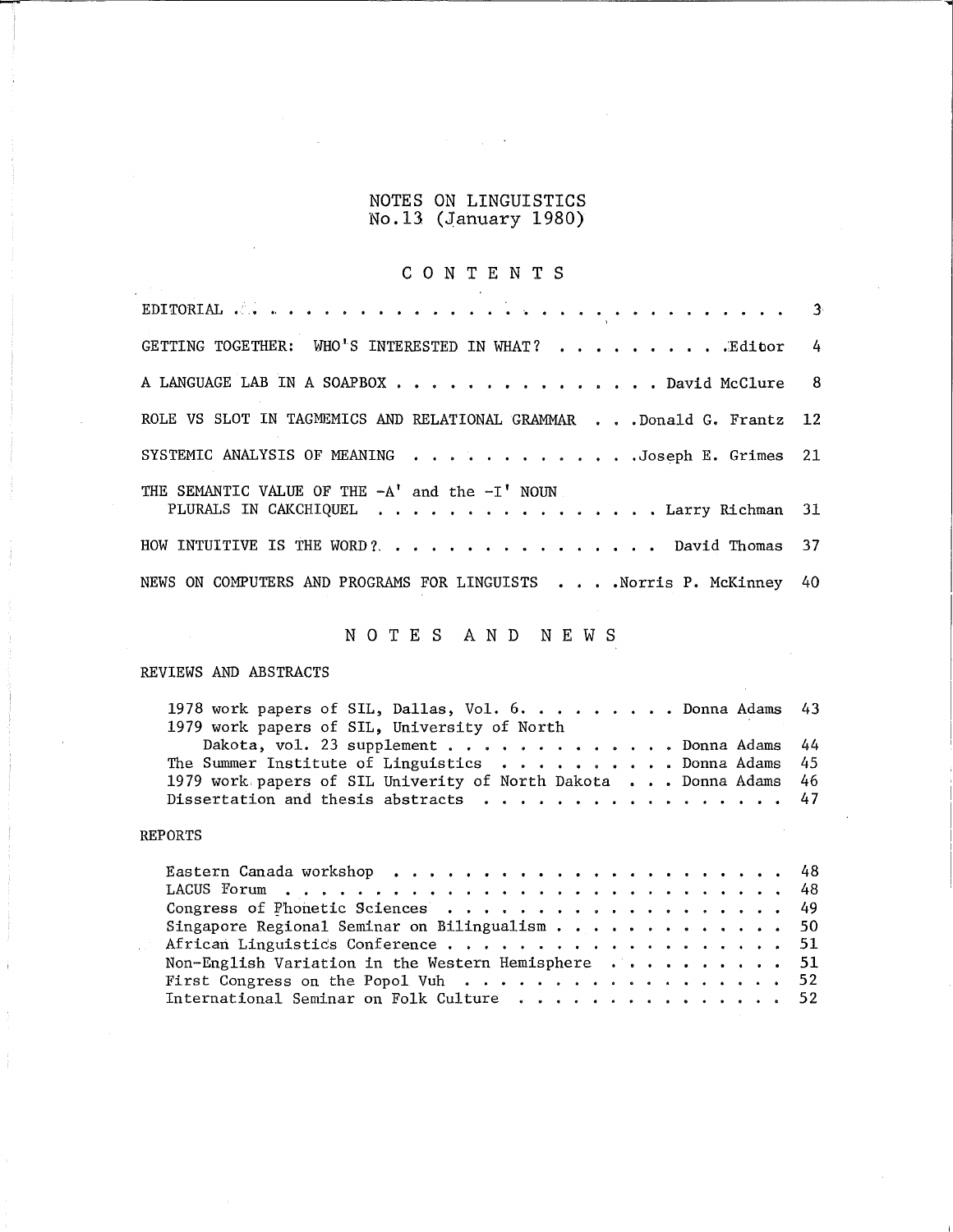Notes on Linguistics is a quarterly publication (January, April, July and October) of the Linguistics Department of the Summer Institute of Linguistics, Inc., designed to share information of practical, theoretical, administrative, or general interest. It is specifically intended to provide SIL field workers with news, reviews, announcements, and articles that will stimulate a current interest in linguistics. Authors are invited to submit materials, including letters of comment, to the Editor at: The International Linguistics Center, 7500 West Camp Wisdom Road, Dallas, TX 75236.

Notes on Linguistics presently costs \$.75 per issue; billing will be done through the Bookroom, SIL, Dallas, Texas, and standing orders should be sent there.

EDITOR: George L. Huttar ASSOCIATE EDITOR: Carol Orwig EDITORIAL ASSISTANT: Donna Adams PRESIDENT, SIL, Inc.,: Kenneth J. Gregerson VICE-PRESIDENT, SIL, Inc.: Benjamin F. Elson VICE-PRESIDENT, Academic Affairs: Calvin R. Rensch PRESIDENT EMERITUS, SIL, Inc.: Kenneth L. Pike

INTERNATIONAL LINGUISTICS CONSULTANTS:

Thomas Bearth (Ivory Coast) John Bendor-Samuel (Africa) Eunice Burgess (Brazil) Desmond Derbyshire (Brazil) Donald Frantz (North America) Kenneth J. Gregerson (Indonesia) Joesph E. Grimes (Cornell U.) Austin Hale (Philippines) Alan Healey (Papua New Guinea)\* Phyllis Healey (Papua New Guinea)\* George L. Huttar (Australia) Hildred Larson (Latin America) Stephen H. Levinsohn (Colombia)

\*Not currently available for assignment.

INTERNATIONAL LINGUISTICS ADVISORS:

Ruth Brend (Mich. State U.) John Crawford (U. North Dakota) Charles J. Fillmore (U.C., Berkeley) Peter Fries (Central Mich. U.) Montara J. Hashimoto (Tokyo) Frances Ingemann (U. Kansas) Sumitra M. Katre (U.T., Austin) Peter Ladefoged (U.C.L.A.) Sydney Lamb (Rice U.)

Robert Litteral (Papua New Guinea) Robert Longacre (UT, Arlington) Eugene E. Loos (Peru) Ivan Lowe (Great Britain) Kenneth Maryott (Philippines) Kenneth A. McElhanon (Papua New Guinea) Tony Naden (Ghana) Kemp Pallesen (Pacific) Velma.B. Pickett (Mexico) Evelyn B. Pike (Dallas) Richard S. Pittman (Waxhaw) David Thomas (Asia) Ursula Wiesemann (Cameroun) Mary Ruth Wise (Peru)

Howard P. McKaughan (U. Hawaii) A.K. Pawley (U. Auckland) William J. Samarin (U. of Toronto) Roger Shuy (Georgetown U.; C.A.L.) Ignatius Suharno (U. Sebelas Maret) Rudolph Troike (C.A.L.) Stephen Wallace (U.T., Arlington) William Welmers (U.C.L.A.)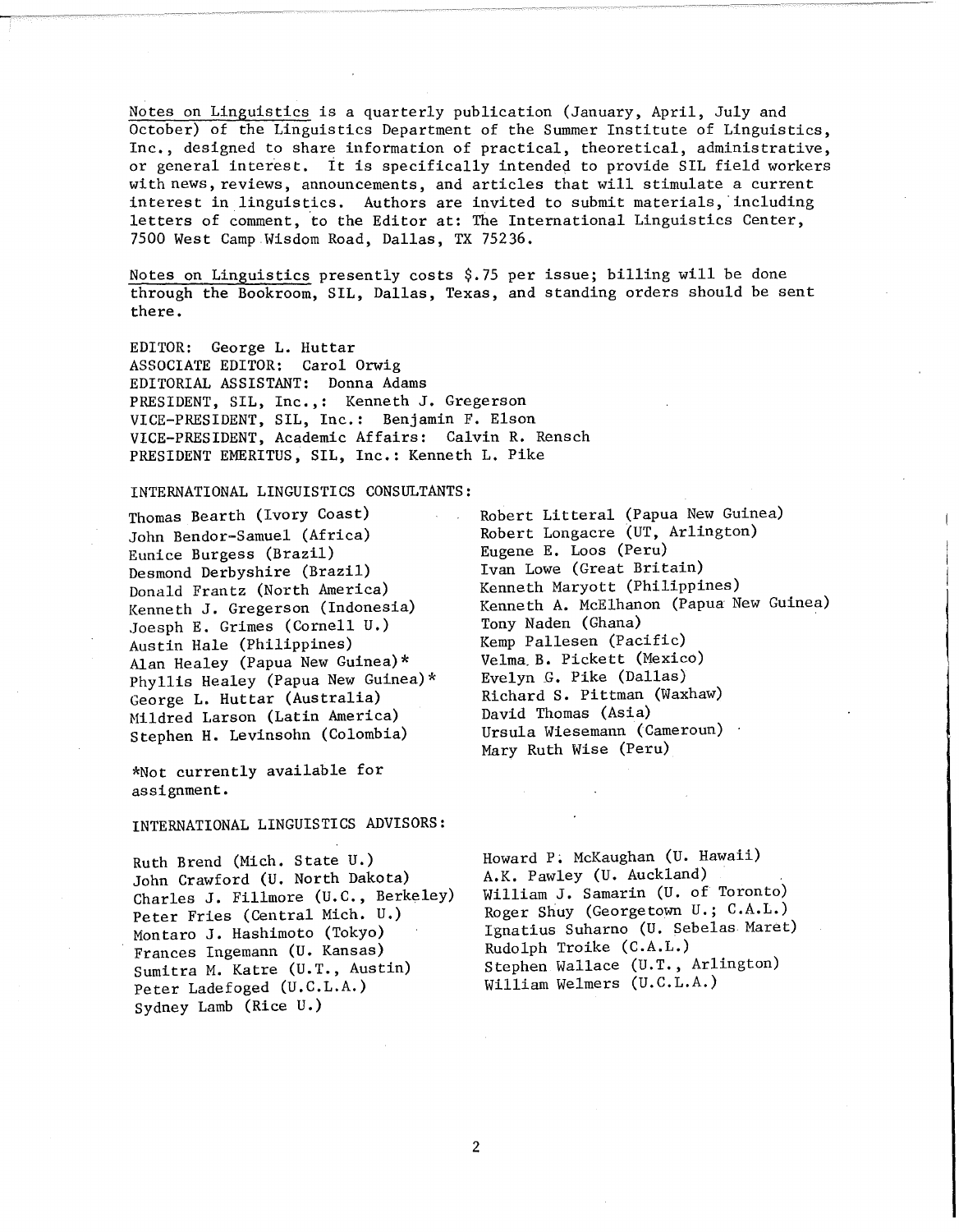### EDITORIAL

A new administration often takes for granted what his predecessor worked hard to achieve. I'll probably never fully appreciate the extent to which the delights of the International Linguistic Coordinator's job are due to Karl Franklin's efforts. But I do recognize and appreciate his starting Notes on Linguistics and building it up over the last three years to the useful publication it is today.

Much of what's in this number, in fact, we owe to Karl's efforts. As for previous numbers, we plan to continue to provide our readers with news on important publications, conferences, and other events in linguistics, as well as articles on a variety of topics, often with very clear application to the practice of linguistics in the field.

But the value of future numbers will depend mostly on what you, the readers, submit. So keep these good articles and news items coming in. And if you've got a specific reaction to something in Notes - some supporting evidence, counterexamples, or whatever, let's hear from you. Let's hear from you, too, if there's some particular topic you'd like covered.

> George L. Huttar for the Editorial Staff

# DERBYSHIRE'S DISSERTATION INAUGURATES NEW SERIES

"With the publication of Hixkaryana by Desmond C. Derbyshire, we are pleased, to inaugurate Lingua Descriptive.Studies. The principal aim of the series is to provide descriptions of languages arranged according to a uniform framework, so that information on individual languages will be readily available to linguists working empirically on language universals. The inclusion of Hixkaryana as the first volume in the series is thus particularly apt: one of the areas of greatest interest recently within language universals has been word-order typology. Derbyshire's account of Hixkaryana presents, for the first time, a detailed description of a language where the usual word order is unequivocally Object-Verb-Subject, and should therefore be of major importance within the field of wordorder typology.

"Future volumes in the series, which \vill appear at four-monthly intervals, include Abkhaz, Cairene Arabic, Chukchee, Kannada, Kobon, Luiseno, Tamil, Lummi, Imbabura Quechua, and Scots Gaelic."

(quoted from introduction to 1st volume)

#### KUDOS

Congratulations to John Watters for his Fulbright Fellowship which was granted for dissertation research in Cameroon. John is working on his PhD in linguistics at UCLA.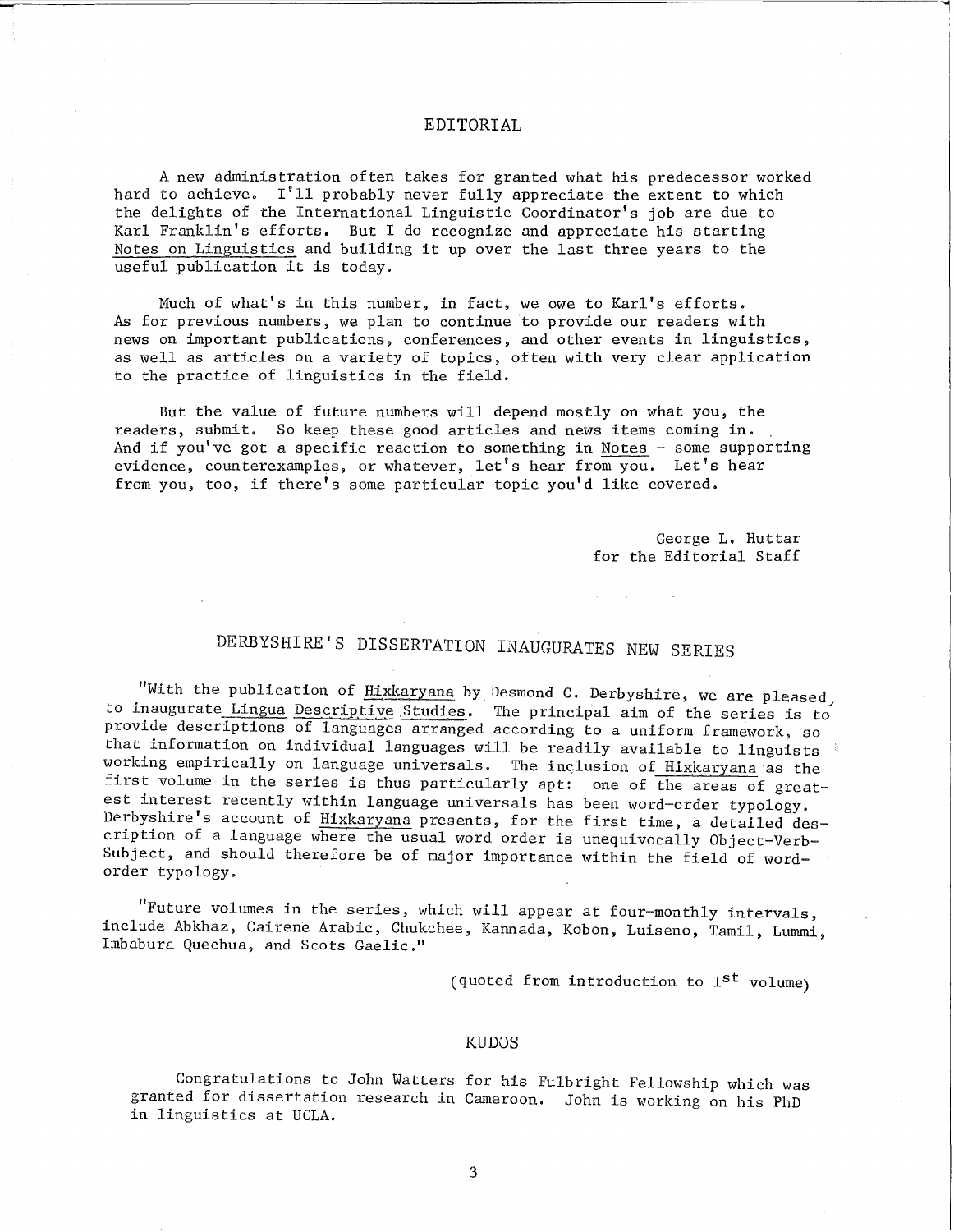### THE SEMANTIC VALUE OF THE -A' AND THE -I' NOUN PLURALS IN CAKCHIQUEL\*

### Larry Richman Brigham Young University

In the Mayan language-Cakchique $1^1,$  there are two ways to form the In the Mayan language Cakchique<sub>r</sub>, there are two ways to form the<br>noun plural: with the suffix -a or -i'. Students of Cakchiquel have used different approaches to explain the use of these plural suffixes, but they are incongruent and never reveal the basic semantic meaning.

The first approach has been to say that the distribution is arbitrary and that there is no real reason why one noun will take the -a' suffix and another the  $-i'$ . Carlos Rosales, for example, in his 1748 grammar of Cakchiquel says "There is no general rule for knowing which nouns have plurals and which do not, nor has one been found to date .... and what should be said is that general rules cannot be given, just some specific ones, and they are very few, •••• and to avoid this inconvenience and the confusion that there is in this matter, I will list here all the nouns that I have found  $\cdots$  He then lists all the nominal plurals known to him without giving any explanation for the distribution of the  $-a'$  and the  $-i'$  suffixes.

A second type of approach has been to say. that the distribution is linguistically or phonologically conditioned. Various 18th century grammarians give explanations based on linguistic context, saying that nouns ending in this or that consonant or vowel form the plural with this or that vowel. Such an explanation holds true in some cases. For example, all singular derived nouns that end with the suffix -el without exception add the -a' suffix when pluralized:3

| writers          |
|------------------|
| teachers         |
| learners         |
| venders          |
| workers          |
| players          |
| older brothers   |
| younger brothers |
| visitors         |
| messengers       |
| fishermen        |
| neighbors        |
| sheep            |
| drunkards        |
| killers          |
| ghosts           |
| diviners         |
|                  |

On the surface, it appears that there is some phonological or linguistic conditioning, but there are many contrary examples: ax-xacol (harvester) takes the -a' suffix (ax-xacola'), while apostol (apostle) takes the -i' (apostoli'). Likewise,  $ax-q'ix$  (soothsayer) takes the  $-a'$  ( $ax-q'ixa'$ ), while t'ox (deaf)

l'~Presented April 5, 1979 at the Deseret Language and Linguistics Society, Provo, Utah.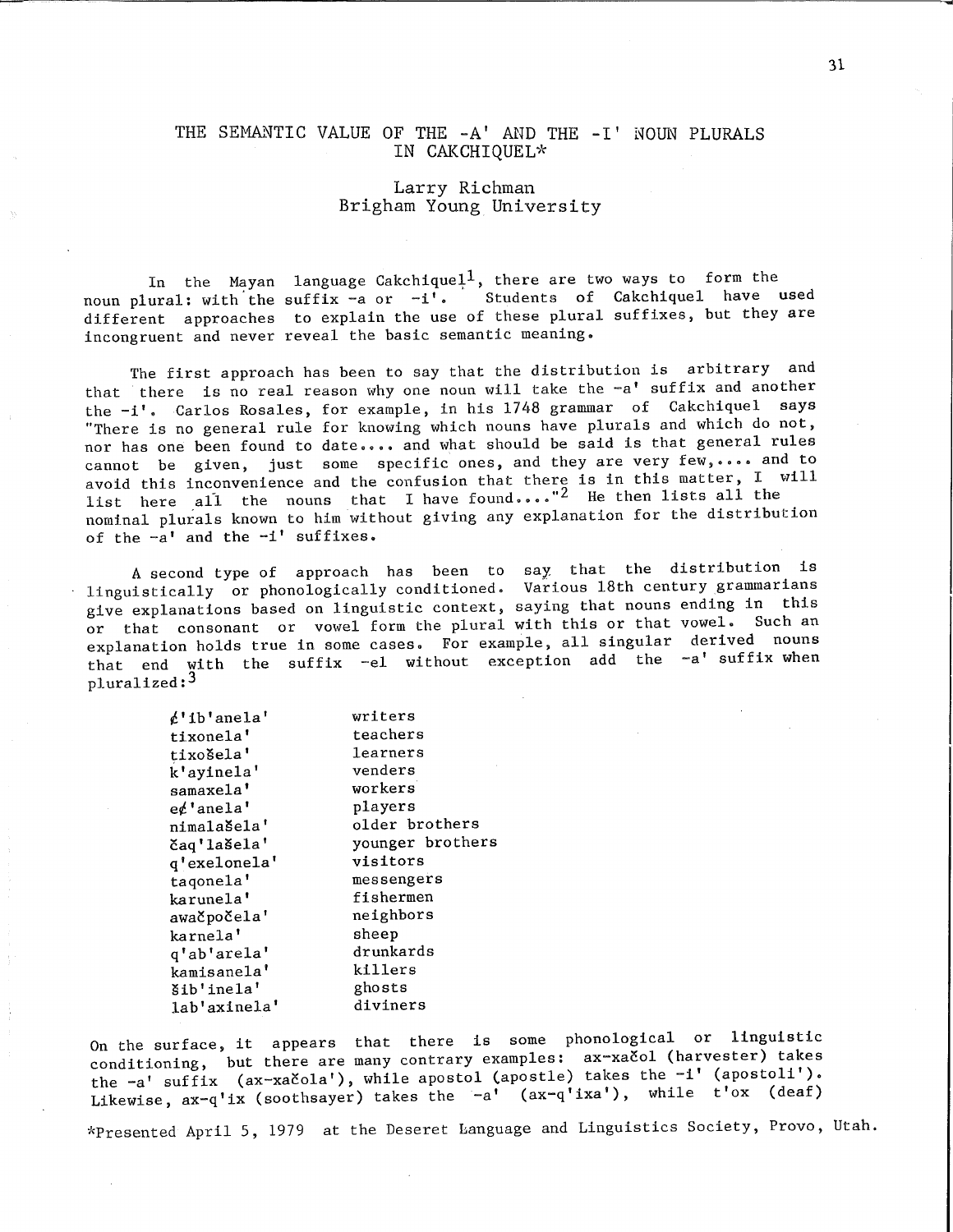takes the -i' (t'oxi'). A more in-depth look at the situation will show that it is semantically conditioned.

Robert Blair recognizes the problem in his Cakchiquel basic course and also gives a list of noun plurals, but offers no· formal explanation. He says "Many nouns that refer to persons take a plural suffix which, depending on the noun, may be either a' or i'." (Cakchiquel basic course, Robert w. Blair, Volume II, 1969, p.28) He groups the nouns categorically. He groups all the 1-final words, for example, and shows that they take the -a' suffix. He also groups the consonant-final singulars, although he offers no explanation why ax-q'ix takes the  $-a'$  suffix when pluralized and  $q'$ opox takes the  $-i'$ , given the fact that they both end with the consonant x. He also groups all the borrowed words they is the whole which the combinant is the also groups all the softback words the end shows that they take the  $-i'$  suffix, but again, offers no reasons why.

Not only is an explanation based on word classes superficial and unrevealing, but it is simply not adequate to cover all occurrences of noun plurals. Furthermore, such an approach totally disregards the semantic content of the lexical items themselves.

A comprehensive explanation can be given to describe the distribution of these two plural suffixes. In this paper, I will present the linguistic data I<br>have collected, showing the reason the given suffix was used in each case. The have collected, showing the reason the given suffix was used in each case.<br>data vill be analyzed and explained using the theory of markedness. will be analyzed and explained using the theory of markedness, which permits a deeper explanation of the distribution of these two plural suffixes.

The notion of markedness implies that a hierarchical relationship exists between the two poles of the opposition  $-a'$  vs.  $-i'$ :  $-a'$  is the unmarked, or general plural marker, and its oppositional counterpart,  $-i'$ , is the more specific form. The marked suffix  $-i'$  carries with it an additional unit of The marked suffix  $-i'$  carries with it an additional unit of specific information in contrast to the unmarked suffix  $-a'$ , which remains neutral, uncommited, and indeterminant. Linda Waugh, in her book Roman neutral, uncommited, and indeterminant. Jakobson's science of language, (Peter de Ridder Press: Lisse, 1976, p. 95), gives an example of an oppostion with the words "at" and "in" and shows how "at" is the unmarked term:

If the speaker uses "at" and not "in'' for the sentence "they are at the house", "at" potentially can include situations where the persons involved are inside or outside the house (or both). But it can also be the case that the speaker simply doesn't know whether "they" are inside or outside; or the speaker may be deliberately non-committal; or the speaker may not care; or their position "vis-a-vis" the inside of the house may be irrelevant; or etc. All of these are possible....

The more specific sentence "they are in the house" gives us additional information about the positions of the persons involved. In this sentence, "in" is more marked than "at". sentence, and when they do, the semantic content is altered. Note that both "at" and "in" can occur in this

We observe from a phonological point of view that the vowel a is less complex than the vowel i. (Roman Jakobson, "Why 'Mama' and 'Papa'?", Selected Writings II, Mouton: The Hague, Paris, 1971, pp. 538-545.) We should not be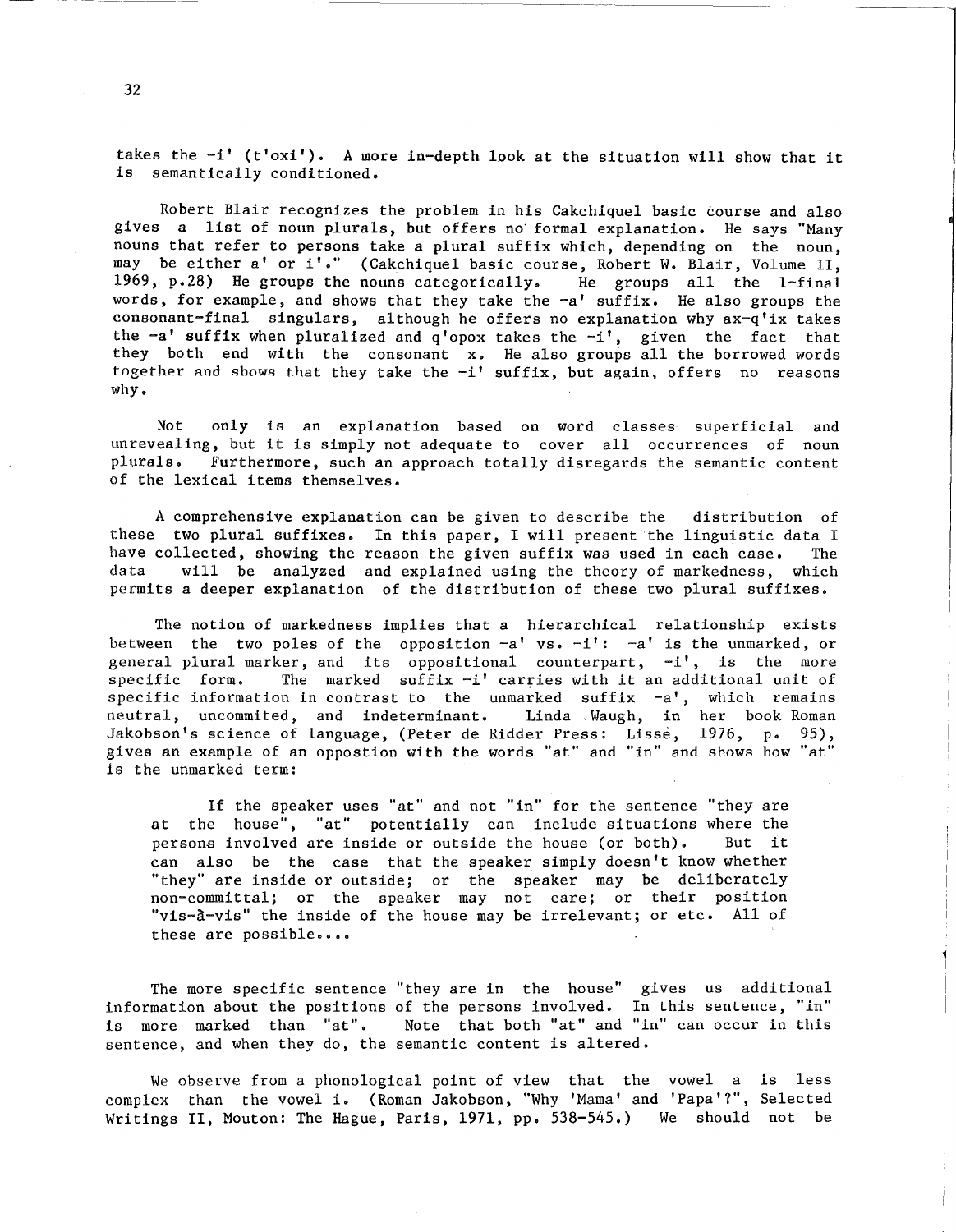surprised, therefore, to see an iconic relationship between semantic and phonological complexity: -a' is both semantically and phonologically simpler, whereas -i' is both semantically and phonologically more complex. (Roman Jakobson, "Quest for the essence of language", Selected writings II, Mouton:The Hague, Paris, 1971, pp. 345-359.)

In this opposition, both the  $-a'$  and the  $-i'$  share the notion of plurality, but the  $-i$  also suggests something non-normal. The  $-i$  is more specific and often signals something that is outside the accepted norm. It is used in more specialized cases and has a more restricted usage than the  $-a'$ . The  $-a'$ , being the unmarked, simply makes no comment as to the semantic makeup of the noun.4

Consider the following nouns that usually take the  $-a'$  plural suffix:

| ači'a'      | men         |
|-------------|-------------|
| k'axola'    | young men   |
| alab'oma'   | young men   |
| me¢'a'      | lovers      |
| ak'uala'    | children    |
| b'eyoma'    | rich people |
| č'umila'    | stars       |
| ab'axa'     | rocks       |
| axawa'      | owners      |
| ax-yuq'a'   | shepherds   |
| ax-¢'iba'   | writers     |
| ax-tixa'    | teachers    |
| ax-biša'    | singers     |
| ax-šula'    | flutists    |
| ax-q'oxoma' | musicians   |
| ax-xač'ola' | harvesters  |
| ax-q'ixa'   | soothsayers |
| ¢'ikina'    | birds       |
| č'oka'      | crows       |
| šika'       | hawks       |

There is also a rather large group of nouns which take the  $-i'$  plural suffix. The -i' indicates plurality as does the -a', but also gives additional semantic information about the noun. Being the more marked of the two suffixes, the -i' often signals some deviation from the norm, something that is abnormal, undesireable, or vague. Consider the following nouns which usually take the  $-i'$  $\text{suffix:}^5$ 

Physically abnormal

| moyi'     | blind      |
|-----------|------------|
| t'oxi'    | deaf       |
| moši'     | crazy      |
| yawa'i'   | sick       |
| kaminaqi' | dead       |
| n11'      | landslides |

33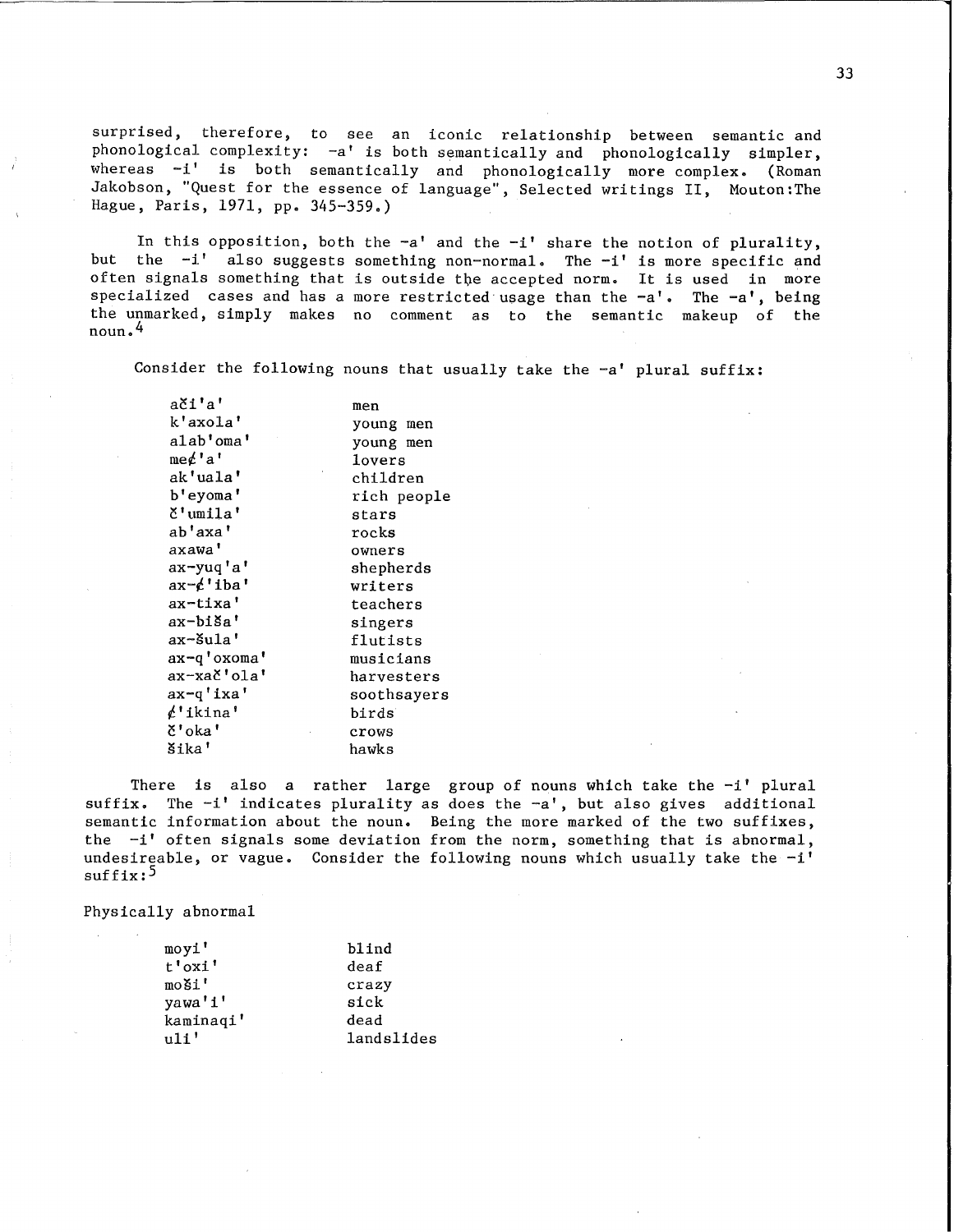|  | Socially abnormal  |                                        |
|--|--------------------|----------------------------------------|
|  | malkani'           | widows                                 |
|  | $meb$ 'a' $1$ '    | orphans                                |
|  | ax-maki'           | sinners                                |
|  | most'              | white people                           |
|  | $ax$ - $\ell$ ayi' | devils                                 |
|  | ula'i'             | guests who require special preparation |
|  | winaqi'            | unknown people as to name, sex         |
|  | išogi'             | women                                  |
|  | štani'             | girls                                  |
|  | q'opoxi'           | maidens                                |

Linguistically abnormal

| espanoli'<br>santo'i'<br>kwači'<br>anima'i' | Spaniards<br>saints<br>twins<br>souls |
|---------------------------------------------|---------------------------------------|
| moso'i'                                     | workers                               |
| diosi'                                      | gods                                  |
| angeli'                                     | angels                                |
| obispo'i'                                   | bishops                               |
| profeta'i'                                  | prophets                              |
| apostoli'                                   | apostles                              |
| Tumi'                                       | the Tums (family name)                |
| Teleguario'i'                               | the Teleguarios (family name)         |

Animals

| čikopi'                   | animals                |
|---------------------------|------------------------|
| kuma $\not\!$ i'          | snakes                 |
| $\operatorname{so}/1$ '1' | bats                   |
| kari'                     | fish                   |
| $b'$ ayi'                 | gophers                |
| $\delta$ 'oyi'            | mice                   |
| umuli'                    | rabbits                |
| mama'i'                   | roosters               |
| omi'                      | spiders                |
| b'alma'i'                 | tigers                 |
| coxi'                     | lions                  |
| pari'                     | skunks                 |
| sak'i'                    | crickets, grasshoppers |
| amolo'i'                  | flies                  |
|                           |                        |

The first category above describes people and things which are physically abnormal. A blind person certainly falls outside the norm in the Cakchiquel A blind person certainly falls outside the norm in the Cakchiquel society. Because being blind is different and more marked, the word for blind is forced to take the -i' plural suffix, as is the word for deaf, crazy, sick and dead. Uli' (landslides), being an abnormal and unexpected feature of the landscape, also takes on the -i' plural suffix.

In the second category, widows, orphans, sinners, white people, devils, and guests who require special preparation are all by their nature socially abnormal in the Cakchiquel society and are forced to take the -i' plural. Winaqi' (people) is also marked.<sup>6</sup>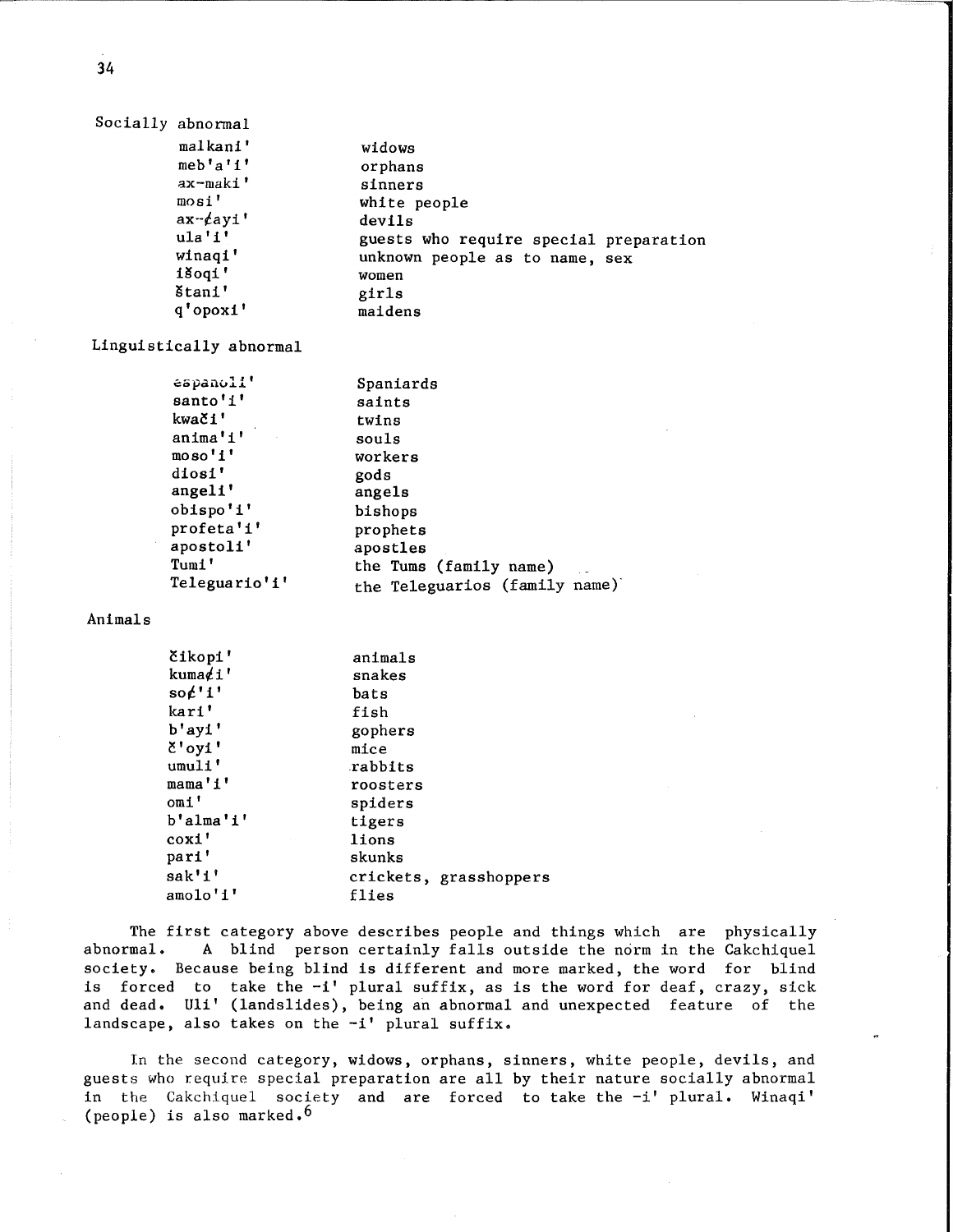From a linguistic point of view, females are more marked in Cakchiquel, as is the case in English and Spanish. The masculine is used when referring generally to a group of people. When the feminine word is used, it has a more<br>specialized or marked meaning. For example, we speak of "mankind", not For example, we speak of "mankind", not "womankind". We would also say "Every person ate his dinner", not "Every person ate her dinner", unless we were speaking specifically about a group of women. In Spanish, "los padres", even though masculine, refers to both parents, the father and the mother. "Las madres'', on the other hand, can only refer to mothers, and usually cannot be generalized to mean fathers as well. The masculine term is the more general. It may refer to both men and women, while the feminine term can only refer to women. Because the masculine is the more general or unmarked, we would expect it to take the -a', and we would also expect the feminine-related words to take the more marked -i' suffix. Such is the case in Cakchiquel.

The category of linguistically abnormal words are all borrowed words, and as such, they assume the -i' suffix because by their very nature they are odd or foreign to the Cakchiquel language system. Sensing this oddity, the Cakchiquel speaker will assign the -i' suffix to these words. The plural of Spanish surnames is also formed with the  $-i$ ' suffix. The surnames Tum and Teleguario, for example, are Tumi' (the Tums) and Teleguario'i' (the Teleguarios).

Animals other than birds tend to take the -i' plural suffix, while birds take the unmarked  $-a'$  suffix. Further research is necessary to determine the semantic implications this has.

It is not always the case, however, that a noun must take either the -a' or the -i'. These suffixes are productive; some words can take either suffix, depending on the context.

Consider the minimal pair Patzuma' and Patzumi'. A native from the town of Patzum will tell you he is one of the Patzuma' (natives of Patzum), however, someone from another town will refer to the inhabitants of Patzum as Patzumi', and those from his own town will be the only a' to him. Someone from Cohan 7, for example, would refer to the inhabitants of his town as Cobana', and the inhabitants of Patzum as Patzumi'. The difference between Patzuma' and Patzumi', then, is one of point of view, the Patzuma' being the familiar choice and the Patzumi' showing a foreign, more marked semantic value. Summary

The distribution of the Cakchiquel plural suffixes  $-a'$  and  $-i'$  can be adequately explained using the theory of markedness. The -a' is the unmarked suffix. It is usually the simplest form, and generally makes no comment about the semantic nature of the noun. The  $-i'$  is the marked suffix. It is usually more complex and more specific, being used in more specialized cases than the -a' and carrying more semantic information. It often signals something unexpected, unwanted, abnormal, or vague.

Beyond this, the  $-a'$  and the  $-i'$  are productive suffixes. They often can both be used on a given noun, depending on the semantic information the speaker wishes to communicate.

The usefulness of an explanation of this type extends beyond a rule for why the plural of man is ači'a' instead of ači'i'. Besides being able to better explain the language, it may reveal many useful language universals. A deeper search into the semantic nature of language forms provides for a better understanding of both language and languages.